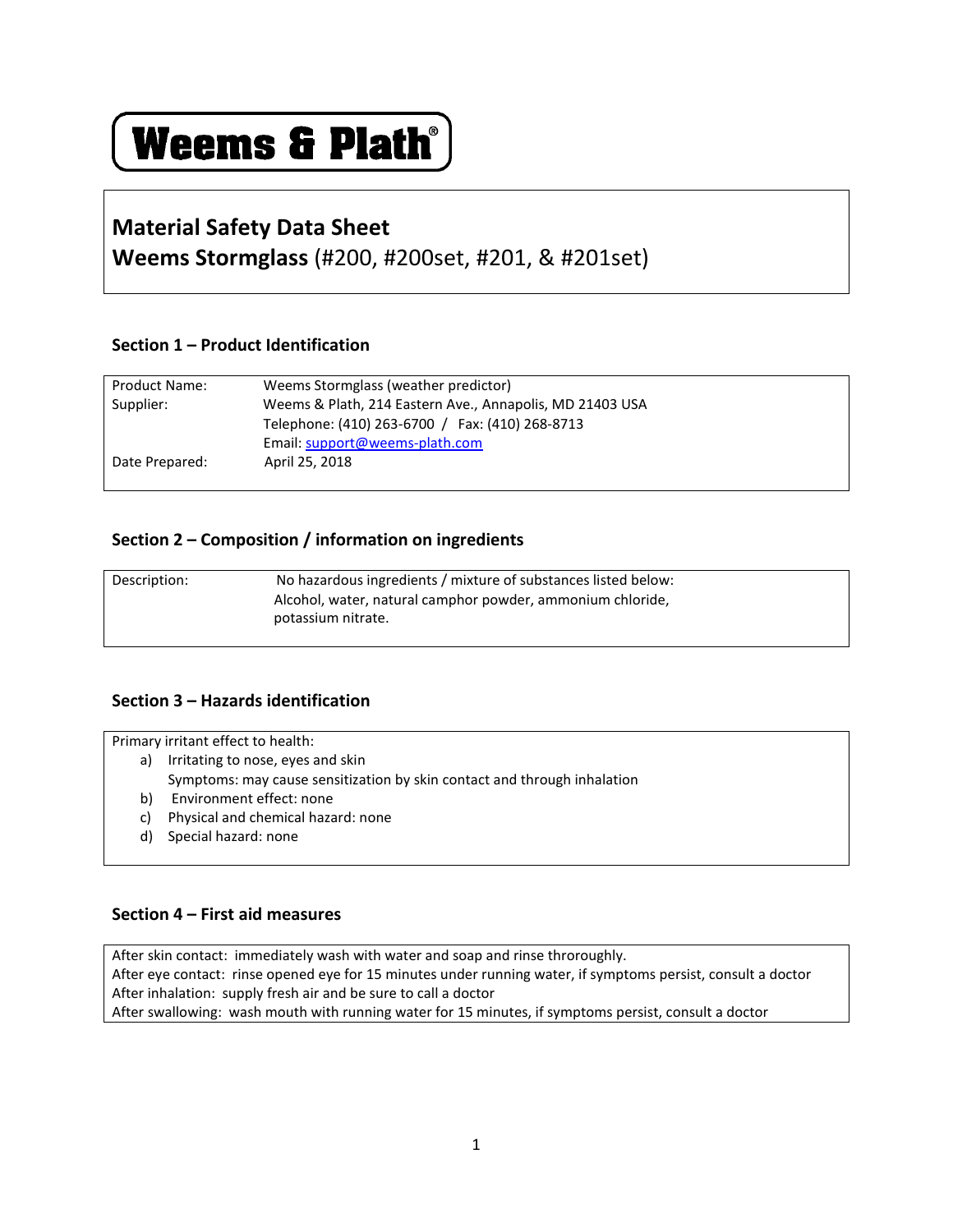#### **Section 5 – Fire-fighting measure**

Suitable extinguishing agent: water, C02 extinguisher, foam extinguisher, extinguishing powder Protective equipment: no special measure is required

#### **Section 6 – Spill or Leak Procedure**

Steps to be taken if material is released or spilled: Contain the spill and prevent from entering sewers or drains. Material may be picked up with solid sorbent or incinerated according to local state and federal regulations

#### **Section 7 – Safe handling and storage**

Safe handling: ensure good ventilation at the work place, prevent from direct sunshine, keep ignition sources away.

Storage: store in good ventilation, normal temperature and normal humidity storerooms.

#### **Section 8 – Physical and chemical properties**

State of matter: fluid Form: liquid Color: transparent or white Odor: alcohol and camphor

#### **Section 9 – Stability and reactivity**

Stability: stable under normal use

Reactivity: no dangerous reaction known, no dangerous decomposition known.

Possible harm under special conditions:

- a) If glass cylinder is broken, please keep it away from fire, smoking is prohibited at the time, because heating can cause micro ethyl alcohol to release.
- b) Avoid storing in high temperature storeroom

#### **Section 10 – Toxicological information**

Acute toxicity: non Chronic poisonous or long-term toxicity: none Irritant effects On the skin: irritant to the skin In the eye: irritating effect Sensitization: may cause sensitization by skin contact